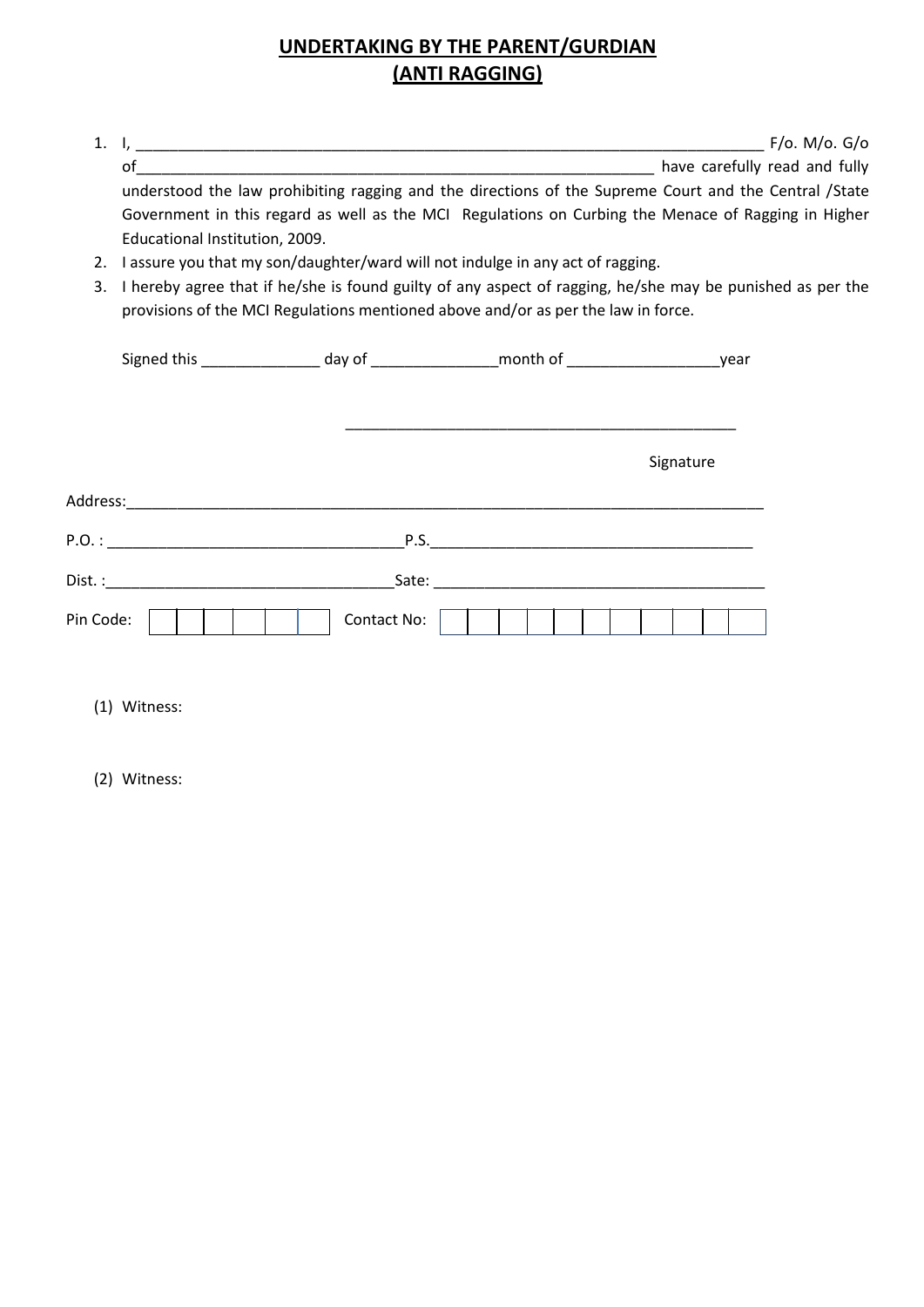## **AFFIDAVIT BY PARENT/GUARDIAN**

## **(Anti Ragging Undertaking)**

| I, Mr./Mrs./Ms.                                                                                                | (full name of parent/guardian), father/ mother/ |  |  |
|----------------------------------------------------------------------------------------------------------------|-------------------------------------------------|--|--|
| guardian of,                                                                                                   | (full name of student with Enrolment Number),   |  |  |
| having been admitted to College of Medicine & JNM Hospital, WBUHS, Kalyani, have received a copy of the UGC    |                                                 |  |  |
| Regulations on Curbing the Menace of Ragging in Higher Educational Institutions, 2009, (hereinafter called the |                                                 |  |  |
| "Regulations"), carefully read and fully understood the provisions contained in the said Regulations.          |                                                 |  |  |

1) I have, in particular, perused clause 3 of the Regulations and am aware as to what constitutes ragging.

2) I have also, in particular, perused clause 7 and clause 9.1 of the Regulations and am fully aware of the penal and administrative action that is liable to be taken against my ward in case he/she is found guilty of or abetting ragging, actively or passively, or being part of a conspiracy to promote ragging.

3) I hereby solemnly aver and undertake that-

a) My ward will not indulge in any behaviour or act that may be constituted as ragging under clause 3 of the Regulations.

b) My ward will not participate in or abet or propagate through any act of commission or omission that may be constituted as ragging under clause 3 of the Regulations.

4) I hereby affirm that, if found guilty of ragging, my ward is liable for punishment according to clause 9.1 of the Regulations, without prejudice to any other criminal action that may be taken against my ward under any penal law or any law for the time being in force.

5) I hereby declare that my ward has not been expelled or debarred from admission in any institution in the country on account of being found guilty of, abetting or being part of a conspiracy to promote, ragging; and further affirm that, in case the declaration is found to be untrue, the admission of my ward is liable to be cancelled.

Declared this \_\_\_\_\_\_\_\_\_\_\_\_\_\_(day) of \_\_\_\_\_\_\_\_\_\_(month) of \_\_\_\_\_\_(year).

| Signature of deponent  |
|------------------------|
| Name:                  |
| Address:               |
| Telephone/ Mobile No.: |

\_\_\_\_\_\_\_\_\_\_\_\_\_\_\_\_\_\_\_\_\_

## **VERIFICATION**

Verified that the contents of this affidavit are true to the best of my knowledge and no part of the affidavit is false and nothing has been concealed or misstated therein.

Verified at ……………………..(place) on this the …………(day) of………………….. (month) ,……………….. (year).

Signature of deponent

\_\_\_\_\_\_\_\_\_\_\_\_\_\_\_\_